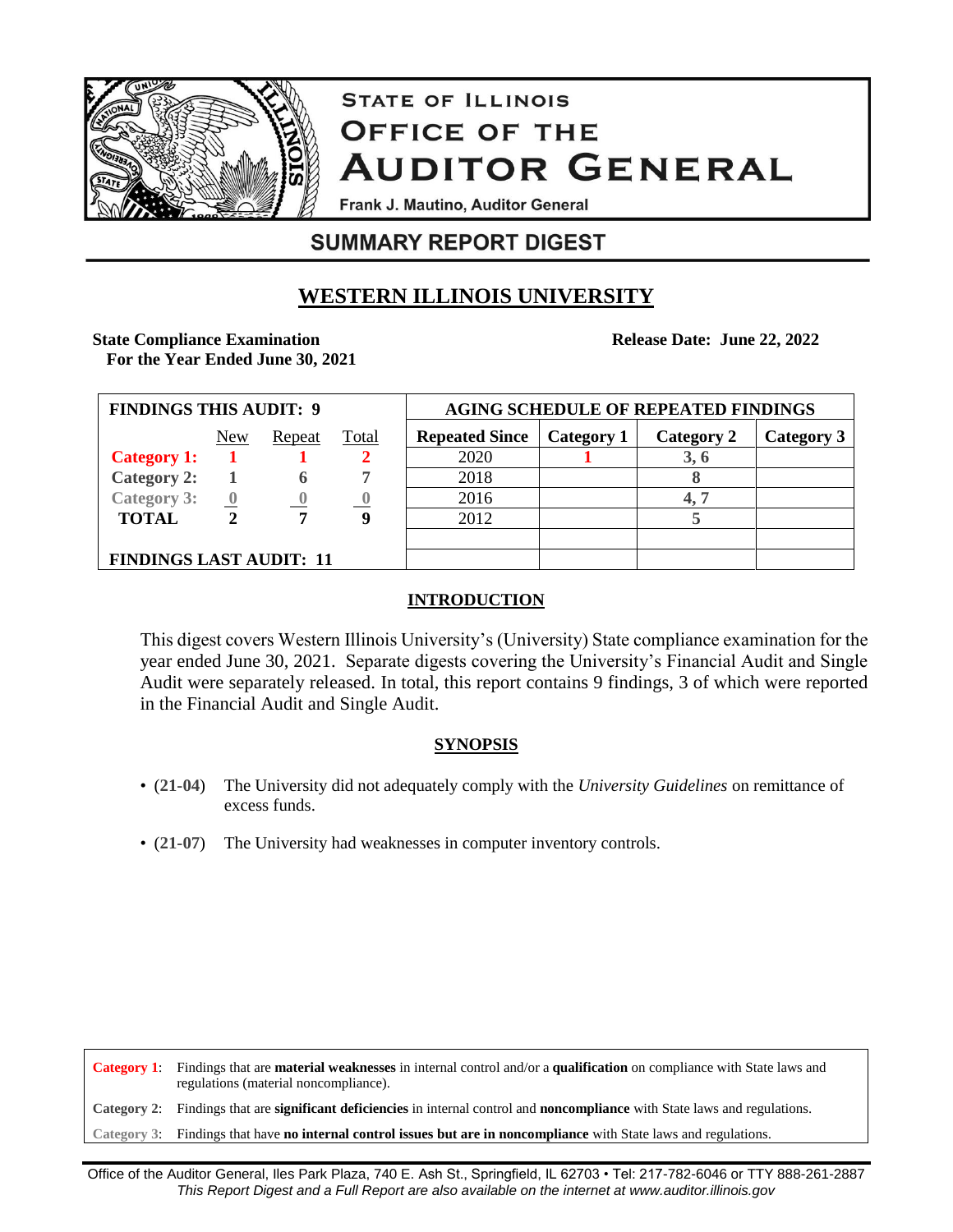# **WESTERN ILLINOIS UNIVERSITY STATE COMPLIANCE EXAMINATION For the Year Ended June 30, 2021**

| <b>COMPARATIVE SCHEDULE OF INCOME FUND REVENUES AND</b><br><b>EXPENDITURES</b>                        | <b>FY 2021</b>                       | <b>FY2020</b>    |
|-------------------------------------------------------------------------------------------------------|--------------------------------------|------------------|
| <b>INCOME FUND REVENUES</b>                                                                           |                                      |                  |
|                                                                                                       | \$<br>52,668,411                     | \$<br>54,516,183 |
|                                                                                                       | 1,875,283                            | 1,919,204        |
|                                                                                                       | 295,208                              | 245,862          |
|                                                                                                       | 13,896                               | 92,955           |
|                                                                                                       | 4,802,379                            | 528,164          |
|                                                                                                       | 59,655,177                           | 57,302,368       |
| <b>INCOME FUND EXPENDITURES</b>                                                                       |                                      |                  |
|                                                                                                       | 29,174,943                           | 30,887,238       |
|                                                                                                       | 406,254                              | 423,225          |
|                                                                                                       | 8,053,240                            | 6,146,338        |
|                                                                                                       | 22,202                               | 134,571          |
|                                                                                                       | 1,119,227                            | 551,173          |
|                                                                                                       | 1,884,308                            | 1,333,649        |
|                                                                                                       | 86,563                               | 55,506           |
|                                                                                                       | 109,417                              | 93,581           |
|                                                                                                       | 38,952                               | 28,526           |
|                                                                                                       | 12,081,137                           | 8,217,228        |
|                                                                                                       | 6,287,257                            | 6,914,706        |
|                                                                                                       | 15,322                               | 25,034           |
|                                                                                                       | 59,278,822                           | 54,810,775       |
| <b>EXCESS OF REVENUES OVER EXPENDITURES</b>                                                           | $\boldsymbol{\mathsf{S}}$<br>376,355 | \$<br>2,491,593  |
| <b>SUPPLEMENTAL INFORMATION (Unaudited)</b>                                                           | <b>FY 2021</b>                       | <b>FY 2020</b>   |
| <b>Employment Statistics</b>                                                                          |                                      |                  |
|                                                                                                       | 575                                  | 612              |
|                                                                                                       | 587                                  | 623              |
|                                                                                                       | 340                                  | 376              |
|                                                                                                       | 1,502                                | 1,611            |
| <b>Enrollment Statistics</b>                                                                          |                                      |                  |
|                                                                                                       | 3,016                                | 5,548            |
|                                                                                                       | 473                                  | 805              |
|                                                                                                       | 4,884                                | 1,954            |
|                                                                                                       | 8,373                                | 6,353            |
| <b>Cost Per Student</b>                                                                               |                                      |                  |
|                                                                                                       | \$<br>13,716                         | \$<br>11,480     |
| <b>PRESIDENT</b>                                                                                      |                                      |                  |
| During Examination Period: Dr. Martin Abraham (through 12/31/20), Dr. Guiyou Huang (effective 1/1/21) |                                      |                  |
| Currently: Dr. Guiyou Huang                                                                           |                                      |                  |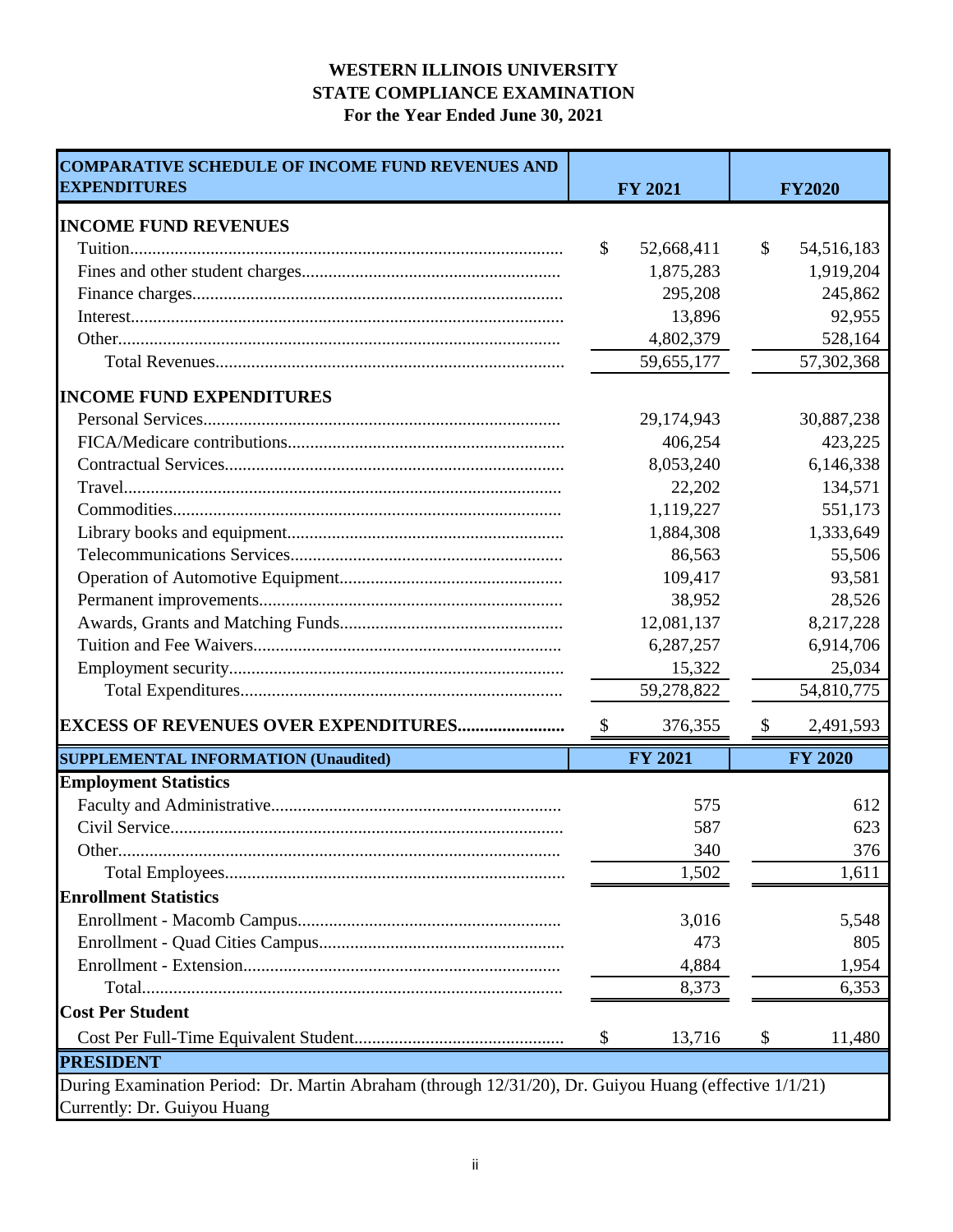#### **FINDINGS, CONCLUSIONS, AND RECOMMENDATIONS**

#### **NONCOMPLIANCE WITH THE** *UNIVERSITY GUIDELINES* **ON EXCESS FUNDS**

Western Illinois University (University) did not adequately comply with the *University Guidelines* on remittance of excess funds.

During our testing of the University's compliance with the *University Guidelines*, we noted the University complied with the requirement to calculate excess funds on indirect cost, auxiliary enterprises and accounting entities but failed to remit amounts due to the Income Fund for the following funds:

| <b>Indirect Cost</b>             | \$2,327,784 |
|----------------------------------|-------------|
| <b>Public Service</b>            | 1,376,775   |
| <b>Instructional Resources</b>   | 732,195     |
| <b>University Publication</b>    | 7,014       |
| <b>Sponsored Credit Programs</b> | 21,584      |
| <b>Parking Operations</b>        | 659,796     |
| Total                            | \$5,125,148 |

(Finding 4, pages 21-22) **This finding has been reported since 2016.**

We recommend the University continue to monitor the activities of each accounting entity and ensure compliance with all requirements of the *University Guidelines*.

The University agreed with the finding and stated it will continue to monitor the activities of each accounting entity and make a decision on remitting excess funds based on the University's current resources.

#### **WEAKNESSES IN COMPUTER INVENTORY CONTROLS**

The University had weaknesses in computer inventory controls.

The University was unable to locate 18 computers and other related computer equipment during their annual inventory. The original cost of the missing items totaled \$21,600. The computers did not have encryption installed and the University could not determine if they contained confidential information at the time they were reported missing.

Although the University had installed encryption software on computers during fiscal year 2021, users were granted the ability to disable the encryption software. (Finding 7, pages 27- 28)

**Excess funds were not remitted to the Income Fund**

**The University agreed with the finding**

**Unable to locate 18 computers and other related computer equipment, totaling \$21,600**

**Unable to determine if confidential information was on missing computers**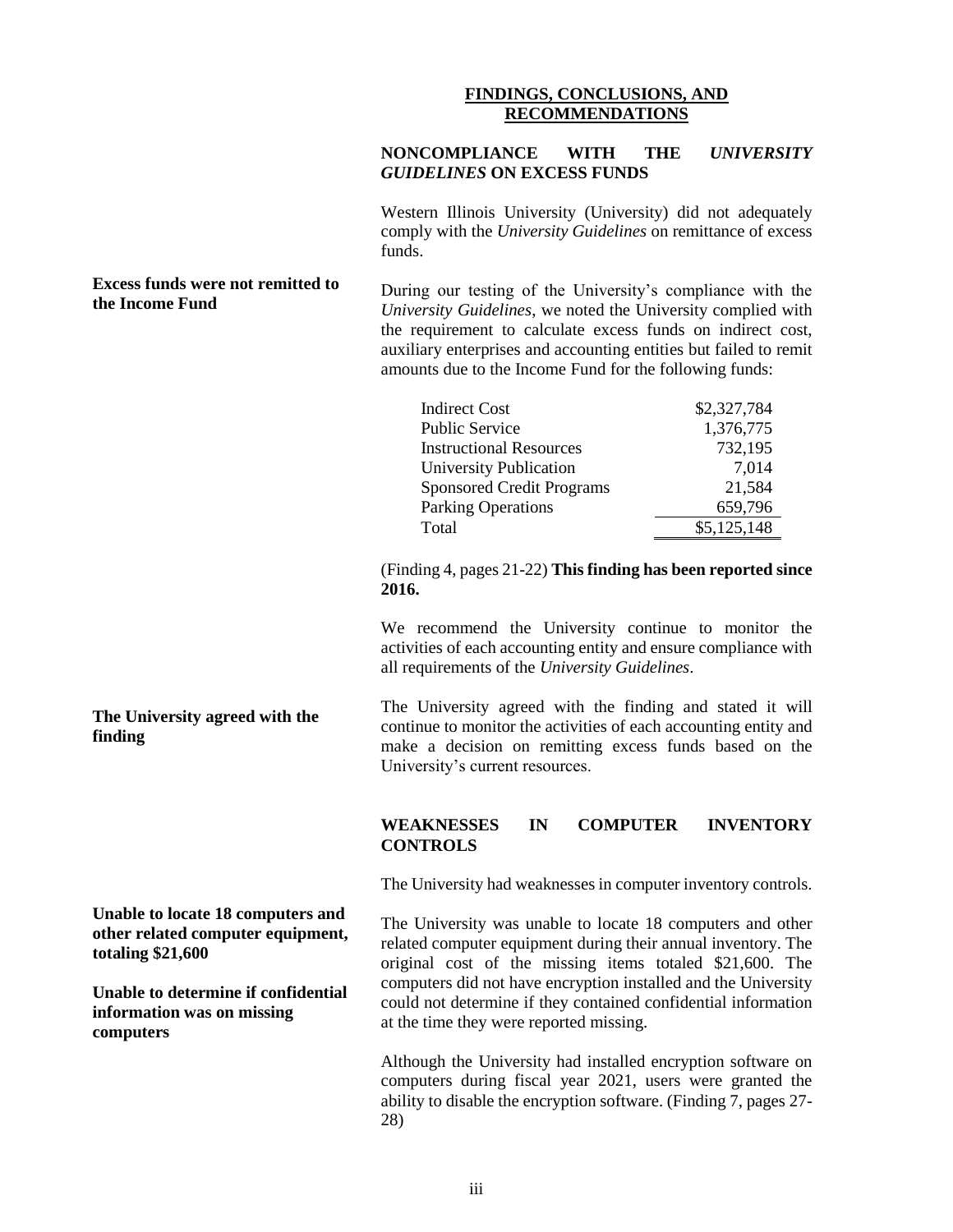#### **This finding has been reported since 2016.**

We recommend the University implement adequate controls to ensure confidential data is adequately protected with methods such as encryption. In addition, we recommended the University review their practices of allowing users the ability to disable the encryption software.

#### **The University agreed with this finding**

The University agreed with this finding and stated it will continue to review control measures and practices as it relates to the protection of confidential data on University computers.

#### **OTHER FINDINGS**

The remaining findings pertain to census data, financial reporting, noncompliance with the *University Guidelines* on Subsidies, inadequate internal audit function, lack of adequate controls over the review of internal controls over service providers, and weakness in cybersecurity programs and practices. We will review the University's progress towards the implementation of our recommendations in our next State compliance examination.

#### **AUDITOR'S OPINIONS**

The financial audit report was issued separately. The auditors stated the financial statements of the University as of and for the year ended June 30, 2021, are fairly stated in all material respects.

The single audit report was issued separately. The auditors conducted a Single Audit of the University as required by the Uniform Guidance. The auditors stated the University complied, in all material respects, with the types of compliance requirements that could have a direct and material effect on the University's major federal programs for the year ended June 30, 2021.

#### **ACCOUNTANT'S OPINION**

The accountants conducted a State compliance examination of the University for the year ended June 30, 2021, as required by the Illinois State Auditing Act. The accountants stated the University complied, in all material respects, with the requirements described in the report.

This State compliance examination was conducted by Adelfia LLC.

### SIGNED ORIGINAL ON FILE

JANE CLARK Division Director